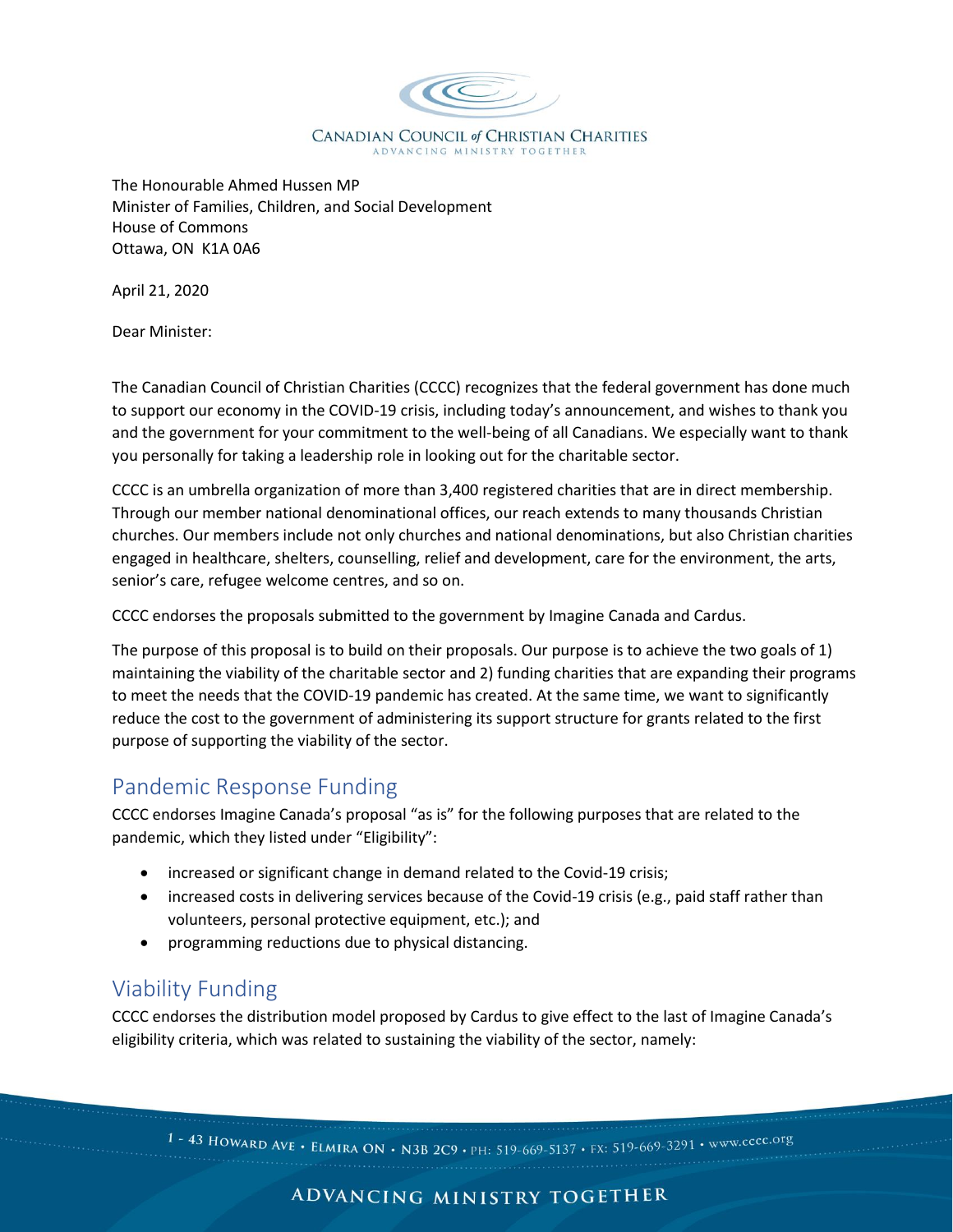• projected revenue declines in 2020 which constitute a threat to their work and survival.

## Policy Goal

CCCC's primary goal is to ensure that as many of Canada's registered charities as possible survive the COVID-19 pandemic crisis on the basis that every registered charity, by definition, provides a public benefit to Canadians, and thus any loss of charities negatively impacts the quality of life in Canada. Sustaining all charities therefore maintains and adds to the richness and health of our nation.

We believe that every charity needs to address the current challenges and adapt accordingly, which may require significant and painful restructuring. Nevertheless, the fact is that some financial support will be needed. We have structured our proposal bearing in mind the cost to the Treasury, the responsibility of charities to manage wisely, and including the public as part of the solution.

## Our Request

Our request relates to how grants are calculated and distributed to meet the need identified in Imagine Canada's eligibility criteria: "projected revenue declines in 2020 which constitute a threat to their work and survival."

CCCC proposes that funding for this purpose be calculated and distributed by using the Matching Donations model proposed by Cardus. This form of grant distribution can be done much more easily and inexpensively than Imagine Canada's suggested funding model, which would still apply and make sense for the other eligibility criteria.

# Rationale for "Matching Donations" Distribution Model

### It is highly efficient for both the government and charities

The application process is simple for both the government and registered charities to administer. It does not involve grant applications but simple reporting of existing records using a government-prescribed form for the purpose. The need for additional bureaucracy is minimized under this proposal.

As stated by Cardus, registered charities already provide official receipts for Income Tax purposes. These receipts are auditable by CRA's Charities Directorate and are matched to taxpayers' Income Tax filings through CRA's normal processing of personal tax returns. Subsequent verification through audits or reviews should be straightforward. Even if a charity issues only annual Income Tax receipts as opposed to a receipt for each individual donation, charities still track individual donations and can produce these records for government auditors. Auditors can reconcile these records to banking documentation.

#### It leverages government grants

The model requires support from the public as a precondition for grants to be given. This is a true partnership between the public and the government, and this partnership distinguishes the program from a "bailout." Charities cannot rely solely on government support. They must continue to fundraise and manage wisely, and donors must continue to give.

#### It promotes charitable giving

As Cardus noted in their proposal, when donors know there are matching funds, they give, on average, about **19%** more. Hopefully, people will become accustomed to giving through the matching initiative and continue after the crisis is over.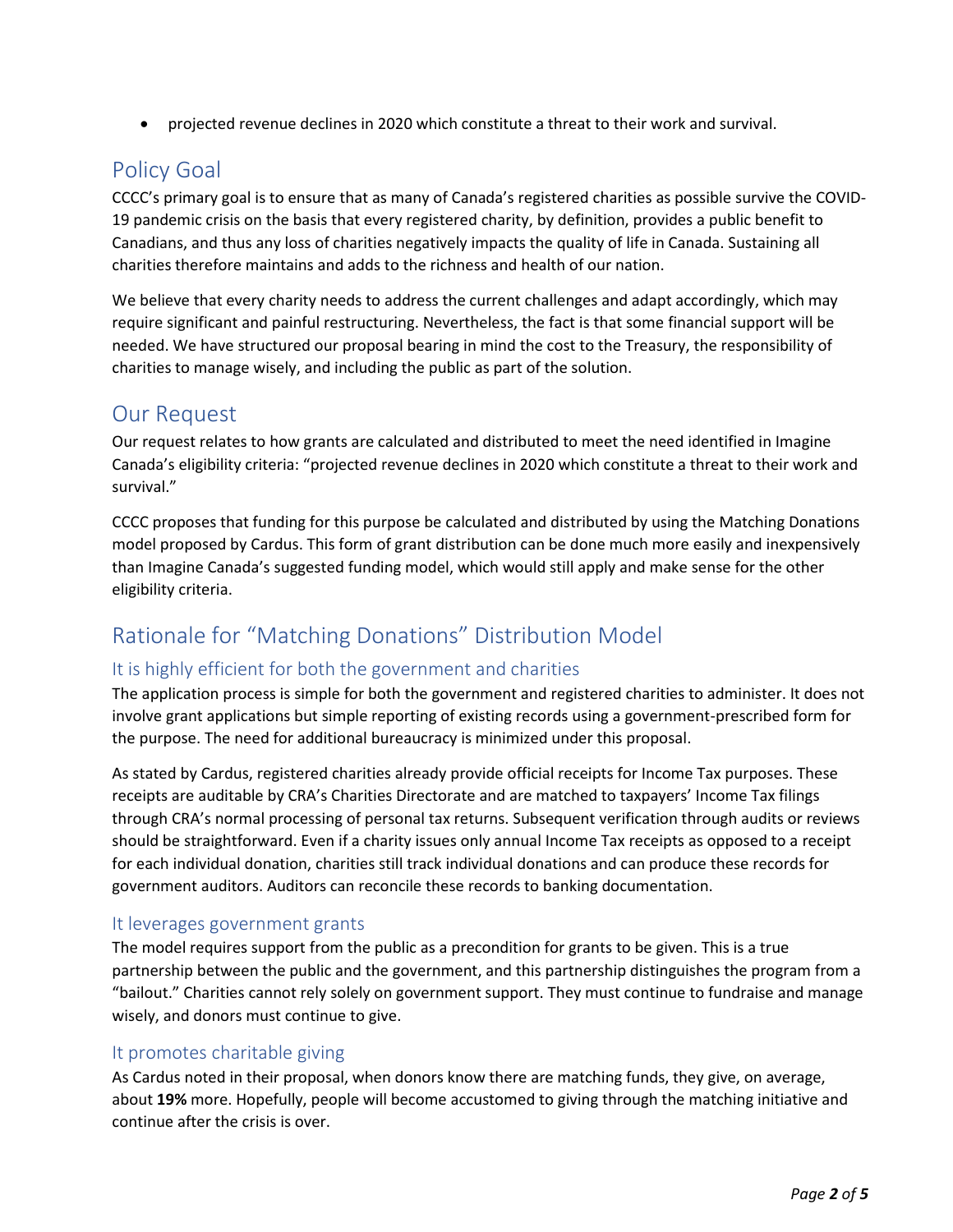#### It only requires existing fundraising capabilities

Many charities do not have the skill or capacity for grant writing. Instead, they have expertise in fundraising from individual donors. The Matched Donations model makes use of a strength that charities already have.

#### It maintains a level of risk for charities because they must still fundraise

If charities raise no money, there is nothing for the government to match. This fact ensures that charities will exert their best efforts to stay viable. The risk also encourages them to seriously examine their way of operating, find creative ways to reduce costs, and to become sustainable in light of changing donor behaviour.

The government is not actually matching all donations, but matching donations to the point of covering the gap between donations last year and this year.

### Part of the cost of these grants would be recovered from a lower tax expenditure on charitable donations

The grants are only given to a charity because it has lost donation revenue. That means that claims for the donation tax credit will be lower than in the previous year.

### How our recommended funding model works

- 1. The goal is for registered charities to match the previous year's unrestricted donations on a monthby-month basis. This will help charities meet their operational expenses (e.g., rent) and not just wages.
	- a. A corollary is that fewer registered charities would need to draw on the wage subsidy program because the amount given to match donations by the government would be included in the comparison of total revenue this year over last year for the wage subsidy program. Note that if the charity has lost significant other income, such as facility rental income, their overall revenue may still decline enough to qualify for the wage subsidy program.
- 2. Eligibility is limited to those charities that have an actual (not projected) shortfall in unrestricted donations when compared to their unrestricted donations over the same month of the prior year. This excludes special fundraising or "capital campaign" programs that raised money for special purposes. Using only unrestricted donations limits government support to the operating expenses of the charity and hence its survivability. Charities would report monthly to the government's funding body their unrestricted donations for the previous month and for the same month in the prior year.
- 3. The government would give a grant to match the donations received up to the limit of the previous year's unrestricted donations. This arrangement leaves each charity as close as possible to the same condition as it was in the previous year.
- 4. The program would continue until some point at which the government determines the crisis to be over and the economy is functioning again, or a preset budget amount has been distributed.
- 5. Since this granting program is related only to operational viability, charities receiving this grant could also apply under Imagine Canada's other COVID-19 program-related purposes following the rules suggested by Imagine Canada.
- 6. The federal government could invite the provinces and territories to share in the cost of this program, as outlined by Cardus.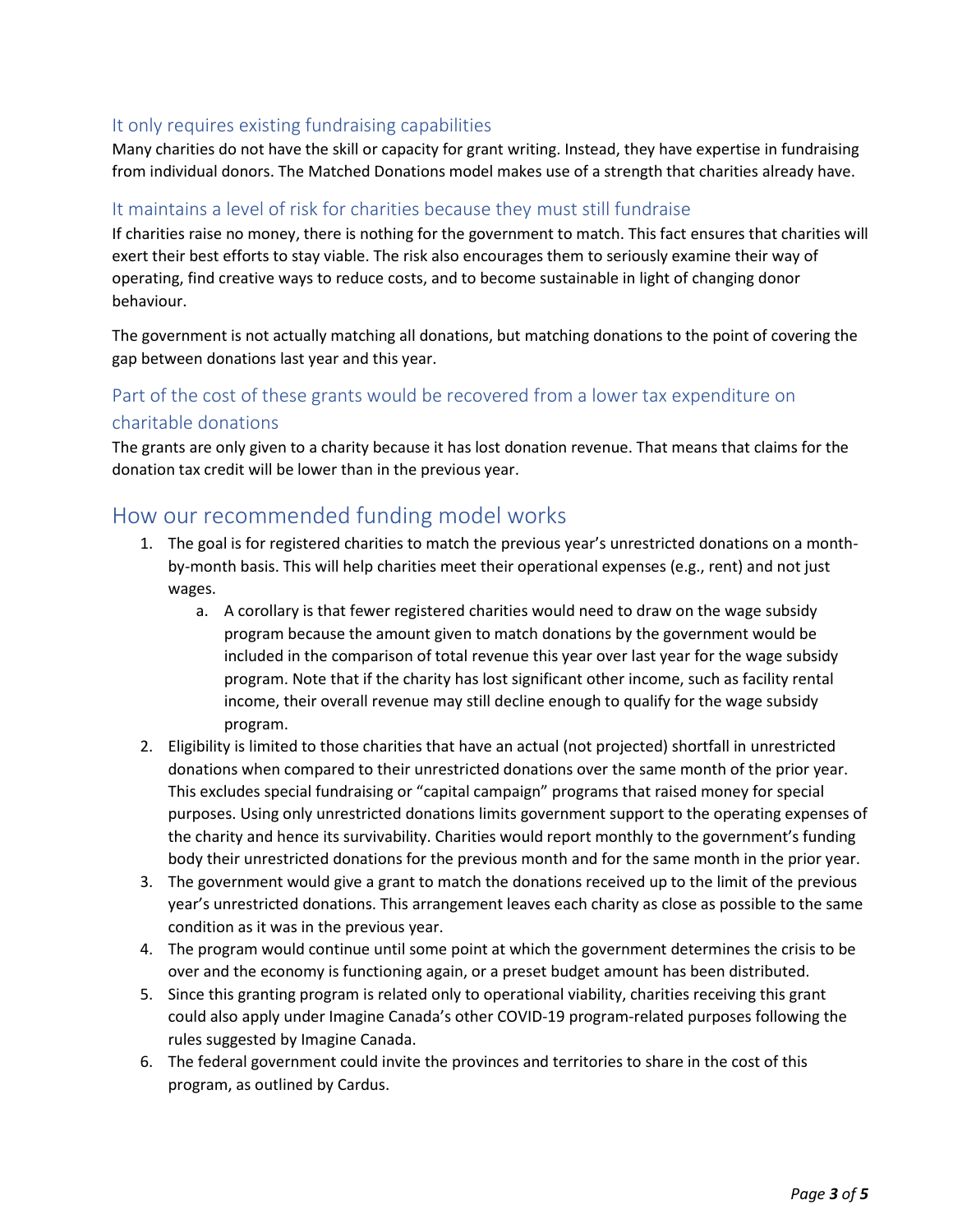# Rationale for Blanket Sector Support

Both Imagine Canada and Cardus propose support for the entire registered charity sector. CCCC would like to make special mention of the faith-based charitable subsector and its significant public benefit. We do not want the contribution of this sector overlooked.

Solid research by Statistics Canada and other Canadian and American academics from the fields of medicine, sociology, family health, and community viability (among many others) have published research in academic, peer-reviewed journals and books that conclusively demonstrates the significant public benefits of places of worship, not just to individuals, but to neighbourhoods, and the entire country. **<sup>1</sup>**

A couple key points deserve mention:

- Recent Canadian research shows that for every dollar of tax concession given to places of worship (federal income tax, harmonized sales taxes, and municipal tax), the general public gets a return on investment of almost \$12. Cardus reported another Canadian study in their proposal that found that for every dollar in a place of worship's operating budget, the community receives more than \$4.50 of socioeconomic value.
- A study found in Ontario that non-members of churches are four times more likely to use a church's community programs than its members are. Programs such as marriage and parenting courses, counselling, and emergency support are very helpful to the surrounding communities and are needed more now than ever.
	- $\circ$  Since the COVID-19 lockdown began, worldwide domestic abuse cases have risen. Many countries, including Canada, have seen a surge in helpline calls and a spike in domestic incidents. Now is the time to support the entire charitable sector, which Cardus refers to as Canada's "shock absorber" during troubled times.

## Current Situation with Donations

There are some preliminary indications that donations have declined during the crisis compared to the same weeks last year. The decline is likely due to both income insecurity and job losses. Donations might pick up as the government's support programs begin getting money out to employers and individuals, but at this point we simply don't know if they will. If donations do pick up, then our proposal would not need funding. However, income insecurity might linger, and given the essential role of charities within our social fabric, we must ensure their survival.

Using the faith-based charitable subsector as an example (because it is the one we are most familiar with) for other sectors, we have preliminary and somewhat anecdotal evidence about national donation trends from nine denominations.

• All denominations reported donations to their churches were down significantly the first week of social distancing, but their churches have since recovered to about 70-90% of last year. Since most churches operate at breakeven, at this level of donations they are experiencing financial stress.

<sup>&</sup>lt;sup>1</sup> See the recently published (March 2020) summary of religion's consistent and dramatic public benefit to the whole of society in Pellowe, John, "The Public Benefit of 'Advancing Religion' as a Charitable Purpose: A Canadian Perspective", in *The Status of Religion and the Public Benefit in Charity Law*, ed. Barry W. Bussey (New York: Anthem Press, 2020) 41- 77.